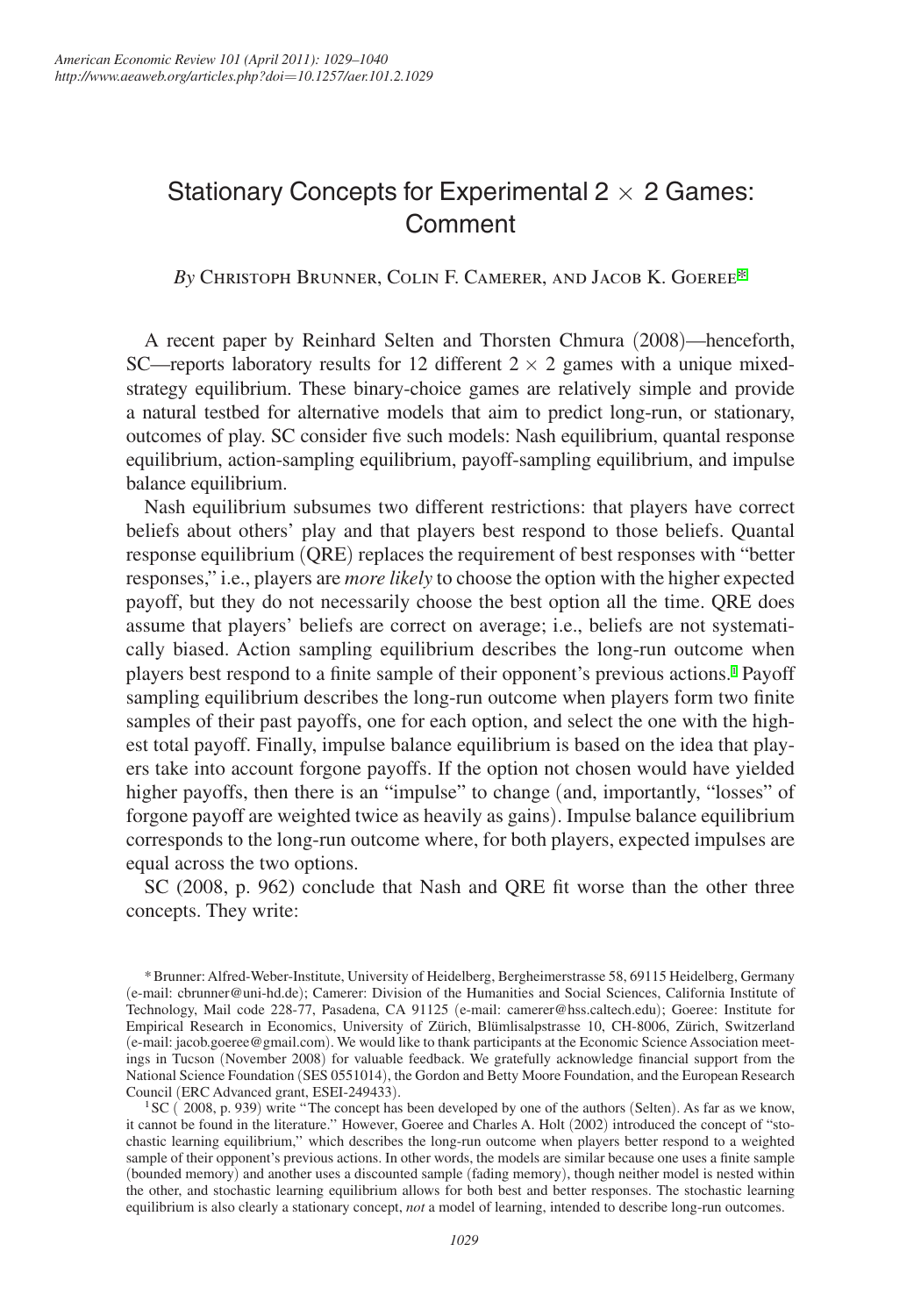"It is remarkable that the newer concepts of impulse balance equilibrium, payoff sampling equilibrium, and action-sampling equilibrium clearly outperform the more established concepts of quantal response equilibrium [QRE] and Nash equilibrium. All the relevant comparisons are highly significant. This is perhaps the most important result of the statistical tests."

The first point of this comment is that the model fits for two of the five concepts— QRE and action-sampling—are incorrect for all 12 games.<sup>2</sup> We report the correct results for these two models (and some other small corrections). The corrected fits for QRE are close to the other three non-Nash concepts, which weakens the most novel part of their original conclusion, i.e., "all the relevant comparisons are highly significant," and implies a weaker conclusion: the sampling theories do better in some (but not all) comparisons, and QRE does not fit worse (or better) than impulse balance equilibrium.<sup>3</sup>

Fit measures and statistical tests show that the four non-Nash models are about equally accurate. SC (2008, p. 965) note this fact (but for three models, not all four) and suggest a research direction as follows:

"It is not easy to understand why the predictions of the three newer concepts are not very far apart, in spite of the fact that they are based on very different principles. This is perhaps peculiar to our sample. *It would be desirable to devise experiments that permit a better discrimination among the three concepts* (emphasis ours)*."*

The second point of the comment is to extend the scope of their comparative analysis, by showing how two different games reported several years ago *do* "permit a better discrimination" among some of the concepts. The first game was explicitly designed to show that *no* quantal response equilibrium (logit or otherwise) could explain observed behavior (see Game 4 and Proposition 1 in Goeree, Holt, and Thomas R. Palfrey 2003). Applying impulse balance equilibrium to this game works like "magic": it explains observed behavior almost perfectly. So this game is capable of differentiating between two of the concepts—impulse balance equilibrium and risk-neutral QRE—that fit equally well in SC's data.4

The results also highlight one of the crucial assumptions underlying impulse balance equilibrium: impulses are defined relative to a security level (the maxmin payoff), and it is assumed that losses with respect to this security level are weighed *twice as much* as gains. While impulse balance equilibrium is ostensibly a parameter-free concept (since the loss aversion coefficient is fixed to 2), this additional assumption about players' different reactions to forgone losses and gains is not innocuous. For the game designed by Goeree, Holt, and Palfrey (2003), it is the assumption of loss aversion that makes impulse balance equilibrium predict well.<sup>5</sup>

<sup>&</sup>lt;sup>2</sup>A referee also asked us to correct a typo on page 945 of the SC paper in paragraph 4; "row R" should be "column R." 3It is true that with the corrected analysis, Nash predictions *do* fit worse than the other four concepts. However,

the ability of other models to explain deviations from Nash play has been shown in hundreds of previous experiments; see Camerer (2003) for a book-length summary. This part of their conclusion is solid but is only original in its emphasis on the sampling and impulse balance models.

<sup>&</sup>lt;sup>4</sup>Indeed, impulse balance equilibrium (with loss aversion) outperforms all other stationary concepts (without loss aversion). Once the other stationary concepts are augmented with loss aversion, they perform better than impulse balance equilibrium (see Figure 6 below).

 ${}^{5}$ Following Axel Ockenfels and Reinhard Selten (2005), we estimated a one-parameter extension of impulse balance equilibrium where the weight for gains is fixed to be 1, but the weight for losses is a free parameter,  $\gamma$ . The estimations yield  $\gamma = 2.07$  and the improvement in log-likelihood when  $\gamma$  is fixed at 2 is only 0.6 percent. In other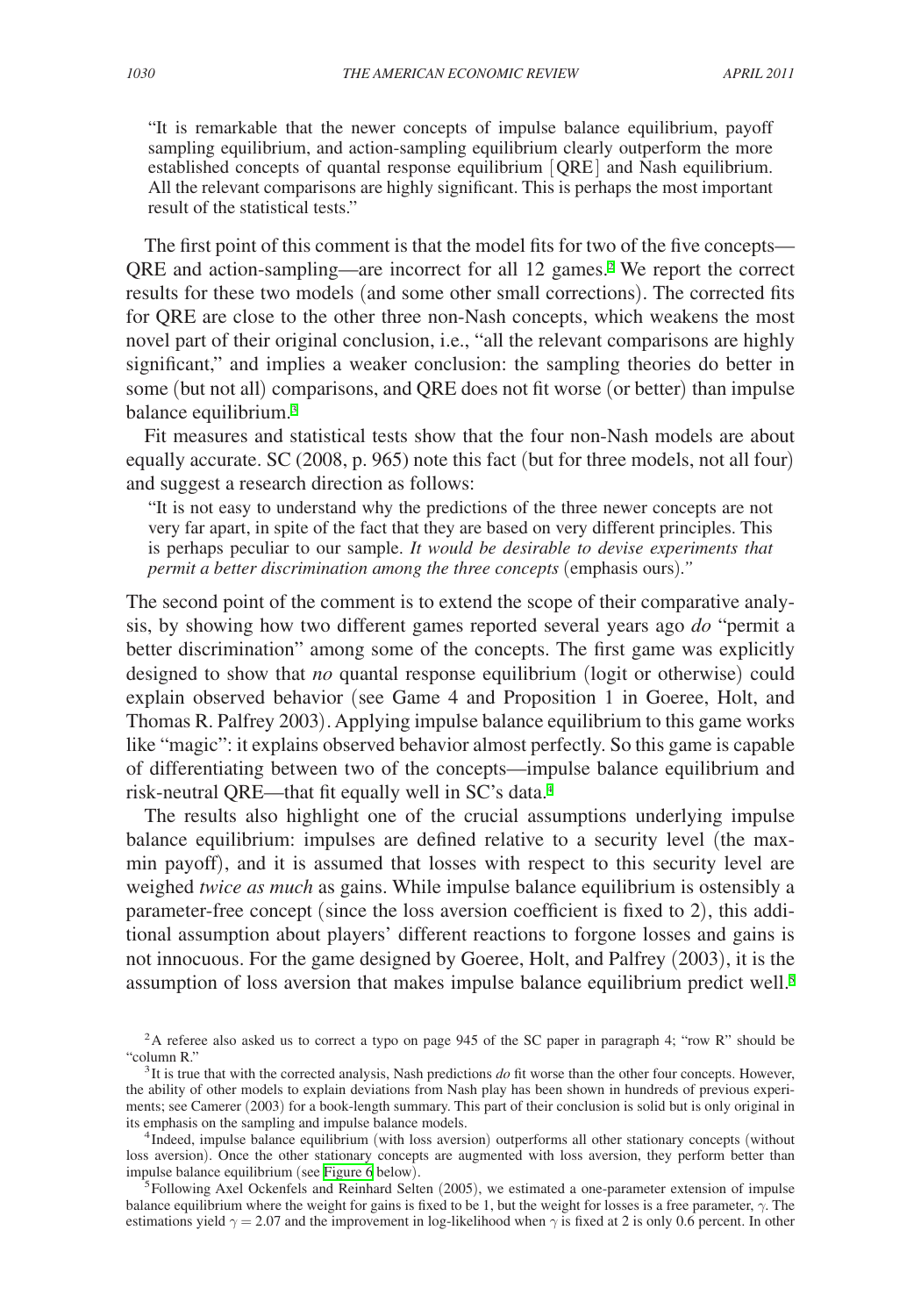<span id="page-2-0"></span>

|         |              | Nash  | ORE<br>$(\lambda = 1.05)$ | Action-<br>sampling<br>$(n = 12)$ | Payoff-<br>sampling<br>$(n=6)$ | Impulse<br>balance | Observed<br>average of<br>12 observations |
|---------|--------------|-------|---------------------------|-----------------------------------|--------------------------------|--------------------|-------------------------------------------|
| Game 1  | U            | 0.091 | 0.042                     | 0.090                             | 0.071                          | 0.068              | 0.079                                     |
|         | $\mathbf{L}$ | 0.909 | 0.637                     | 0.705                             | 0.643                          | 0.580              | 0.690                                     |
| Game 2  | U            | 0.182 | 0.154                     | 0.193                             | 0.185                          | 0.172              | 0.217                                     |
|         | $\mathbf{L}$ | 0.727 | 0.579                     | 0.584                             | 0.569                          | 0.491              | 0.527                                     |
| Game 3  | U            | 0.273 | 0.168                     | 0.208                             | 0.152                          | 0.161              | 0.163                                     |
|         | $\mathbf{L}$ | 0.909 | 0.770                     | 0.774                             | 0.771                          | 0.765              | 0.793                                     |
| Game 4  | U            | 0.364 | 0.275                     | 0.302                             | 0.285                          | 0.259              | 0.286                                     |
|         | $\mathbf{L}$ | 0.818 | 0.734                     | 0.719                             | 0.726                          | 0.710              | 0.736                                     |
| Game 5  | U            | 0.364 | 0.307                     | 0.329                             | 0.307                          | 0.297              | 0.327                                     |
|         | $\mathbf{L}$ | 0.727 | 0.657                     | 0.643                             | 0.654                          | 0.628              | 0.664                                     |
| Game 6  | U            | 0.455 | 0.417                     | 0.426                             | 0.427                          | 0.400              | 0.445                                     |
|         | $\mathbf{L}$ | 0.636 | 0.607                     | 0.596                             | 0.597                          | 0.600              | 0.596                                     |
|         |              | Nash  | ORE<br>$(\lambda = 1.05)$ | Action-<br>sampling<br>$(n = 12)$ | Payoff-<br>sampling<br>$(n=6)$ | Impulse<br>balance | Observed<br>average of<br>6 observations  |
| Game 7  | U            | 0.091 | 0.042                     | 0.090                             | 0.060                          | 0.104              | 0.141                                     |
|         | L            | 0.909 | 0.637                     | 0.705                             | 0.691                          | 0.634              | 0.564                                     |
| Game 8  | U            | 0.182 | 0.154                     | 0.193                             | 0.222                          | 0.258              | 0.250                                     |
|         | $\mathbf{L}$ | 0.727 | 0.579                     | 0.584                             | 0.602                          | 0.561              | 0.587                                     |
| Game 9  | U            | 0.273 | 0.168                     | 0.208                             | 0.154                          | 0.188              | 0.254                                     |
|         | $\mathbf{L}$ | 0.909 | 0.770                     | 0.774                             | 0.767                          | 0.764              | 0.827                                     |
| Game 10 | U            | 0.364 | 0.275                     | 0.302                             | 0.308                          | 0.304              | 0.366                                     |
|         | L            | 0.818 | 0.734                     | 0.719                             | 0.730                          | 0.724              | 0.700                                     |
| Game 11 | U            | 0.364 | 0.307                     | 0.329                             | 0.338                          | 0.354              | 0.331                                     |
|         | L            | 0.727 | 0.657                     | 0.643                             | 0.650                          | 0.646              | 0.652                                     |
| Game 12 | U            | 0.455 | 0.417                     | 0.426                             | 0.404                          | 0.466              | 0.439                                     |
|         | $\mathbf{L}$ | 0.636 | 0.607                     | 0.596                             | 0.599                          | 0.604              | 0.604                                     |

Table 1—Five Stationary Concepts Together with the Observed Relative Frequencies for Each of the Experimental Games

*Note:*  $\gamma$  = is the logit precision parameter, *n* the optimal sampling size for action or payoff sampling.

As we show below, if the other concepts are augmented with loss aversion they predict behavior quite well (and even better than impulse balance equilibrium).

The second class of games that discriminate among concepts are asymmetric  $2 \times 2$  matching pennies games (e.g., Jack Ochs 1995). We report new analyses using the data of Richard D. McKelvey, Palfrey, and Roberto A. Weber (2000). In these games, loss aversion plays no role since security levels are zero and payoffs are positive. We find that impulse balance equilibrium fits the same as QRE and somewhat worse than action-sampling and payoff-sampling. These two re-analyses of older data take up the search for games that discriminate better among stationary concepts that SC called for, and show that the loss-aversion built into impulse balance equilibrium accounts for some of that concept's success.

### **I. Reexamining the SC Results**

Table 1 shows data averages and model predictions for each of the 12 games. This table and all subsequent tables and figures report corrections of their results in

words, the degree of loss aversion ( $\gamma = 2$ ) that is hardwired into the impulse balance equilibrium concept is nearly optimal for the dataset considered.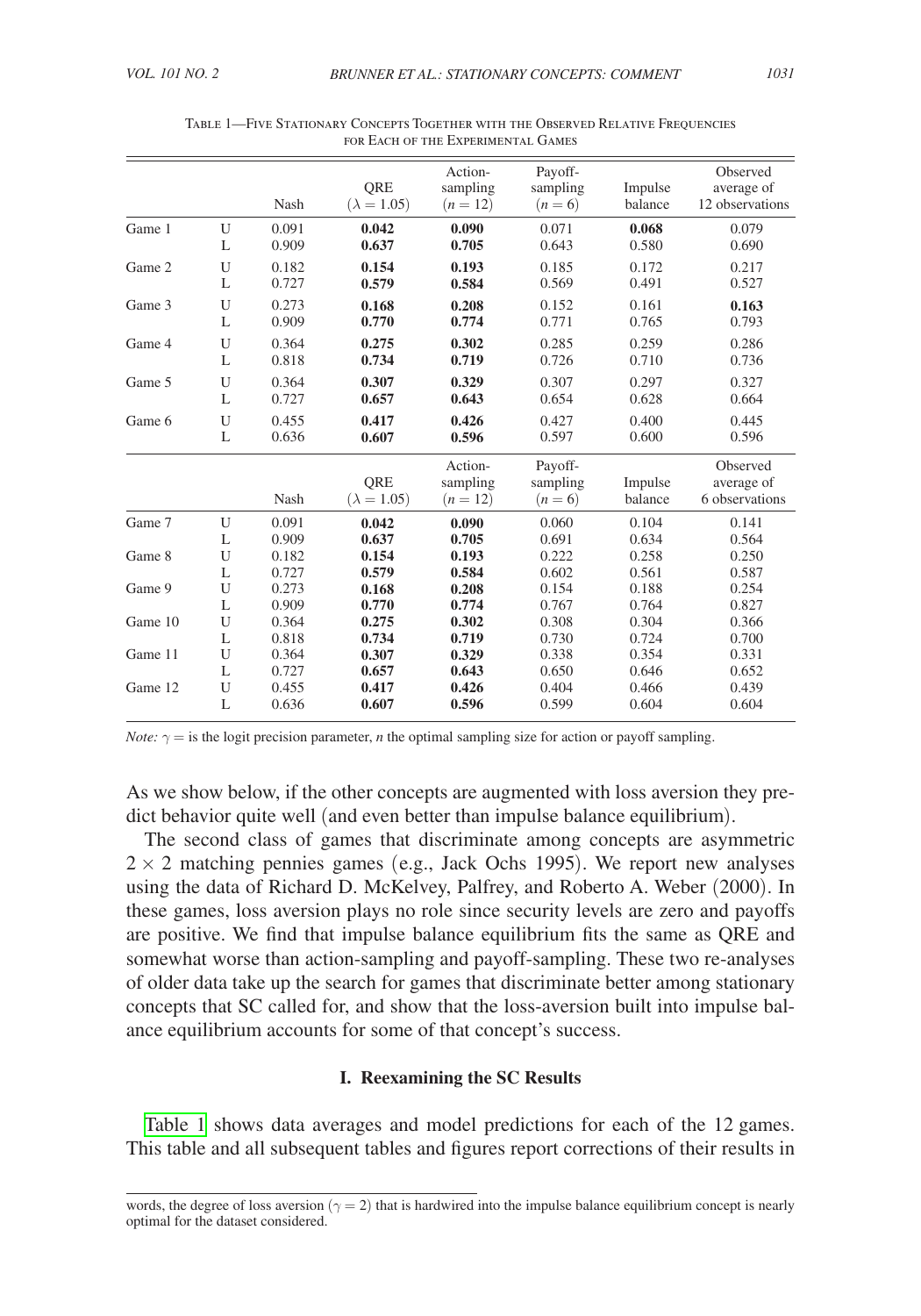

Figure 1. Overall Mean Squared Distances for the Action-Sampling Equilibria with Different Sample Sizes (*cf. SC 2008, Figure 9*)

a visual form identical to their originals. The bold numbers indicate discrepancies between our results and those of SC. In particular, we find:

- (i) a different impulse balance prediction for Game 1,
- (ii) a different data average for Game 3,
- (iii) a different optimal sample size  $(n = 12)$  and, hence, different predictions for action-sampling equilibrium (see Figure 1 for the mean-squared distances by sample size), and
- (iv) vastly different predictions for the QRE model: the precision parameter we estimate using the mean-squared distance objective function is  $\lambda = 1.05$ , much lower than the estimate reported by SC  $(\lambda = 8.84)$ .<sup>6</sup>

At this lower value of  $\lambda$ , the QRE predictions ([Table 1](#page-2-0)) are much different from Nash predictions and much closer to the data. The improved fit is illustrated by [Figure 2,](#page-4-0) which shows data averages and model predictions and parallels Figure 8 in SC. Using an "ocular metric" suggests the predictions of the alternative models are remarkably close to each other and to the data averages. To quantify this we also computed the sample variance and theory-specific variance as in SC, which are shown in [Figure 3](#page-4-0) (cf. Figure 12 in SC).

SC (2008) evaluate the stationary concepts using data from the first 100 periods and final 100 periods (as in their Figure 13). Our correction to their Figure 13 is [Figure 4,](#page-5-0) which displays theory-specific variances for the different concepts (excluding Nash) by the first and last blocks of 100 periods and for all 200 periods

<sup>&</sup>lt;sup>6</sup>Using maximum-likelihood techniques yields an estimate  $\lambda = 0.99$ .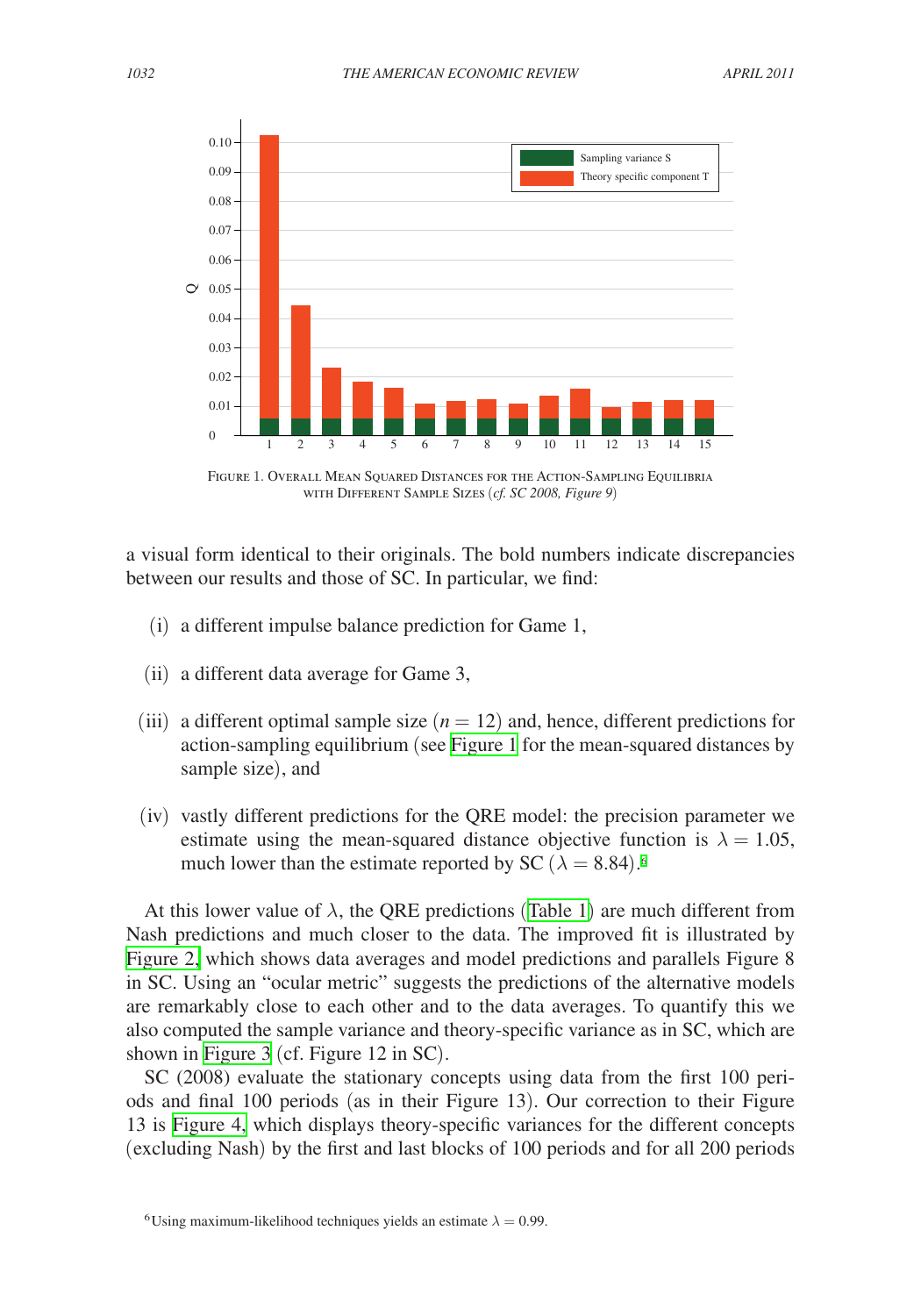<span id="page-4-0"></span>

Figure 2. Visualization of the Theoretical Equilibria and the Observed Average in the Constant Sum Games (*cf. SC 2008, Figure 8*)



Figure 3. Overall Mean Squared Distances of the Five Stationary Concepts Compared to the Observed Average (*cf. SC 2008, Figure 12*)

(correcting their Figure 12). It is notable that all models fit substantially better in the last block than in the first block, as one would hope for reasonable concepts of stationary behavior (which are not necessarily designed to explain early behavior). It is also the case that impulse balance equilibrium is the best model in the first block of 100 periods, the worst in the second block of 100 periods, and is best using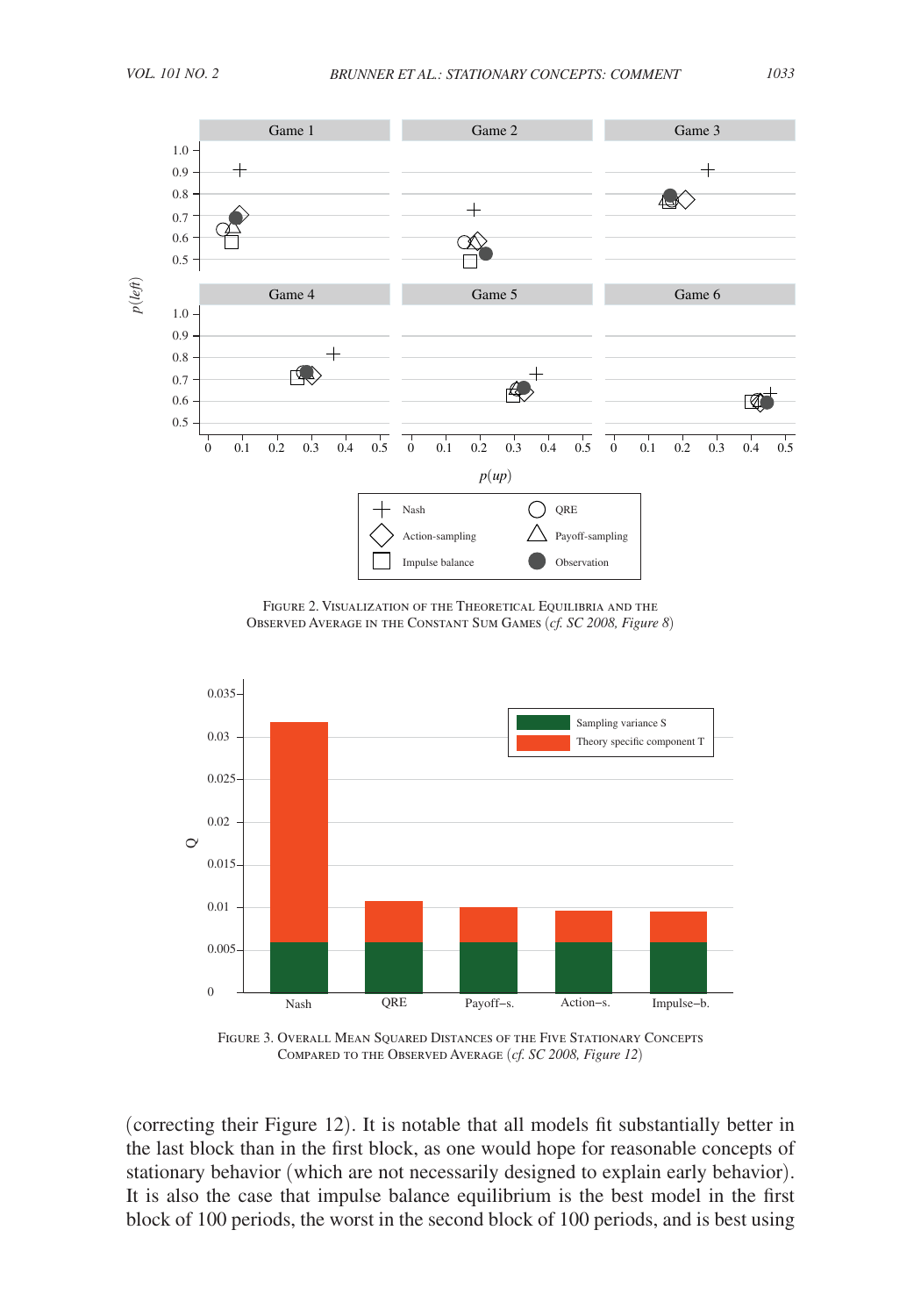<span id="page-5-0"></span>

Figure 4. Theory Specific Squared Distances of the Five Stationary Concepts Compared to the Observed Average By Blocks of 100 Periods (*cf. SC Figure 13*)

all periods.7 It is an interesting question how model accuracy in early, late, and all periods should be used to judge how well a stationary concept explains behavior.

To test for significant differences, SC report ten pairwise comparisons of the five different models based on the matched-pairs signed-rank test. Each model generates a squared deviation (between observed and predicted frequencies) for each of the 108 sessions, and the Wilcoxon test is applied to the differences in these squared deviations across models. [Table 2](#page-6-0) is an updated version correcting SC's pairwise model comparisons (compare with their Table 3). The top-to-bottom order of the models is the same as in their original table. The entries display rounded *p*-values for two-tailed Wilcoxon matched-pairs signed-rank tests for pairs of models, reported separately for constant-sum games, non–constant sum games, and for all games (exactly as in their Table 3). 8 Combined, the various statistical tests confirm the "no difference" result suggested by [Figure 2](#page-4-0)—there is no clear ranking among the four non-Nash models that holds across all games. The no difference result is all the more remarkable as the tests are based on 108 matched-pair observations. As expected the non-Nash models all do much better than Nash, and it is perhaps notable that action sampling and payoff sampling do better than QRE when all games are combined.

In their reply to this comment, Selten, Chmura, and Sebastian J. Goerg (2011) henceforth, SCG—now suggest implicitly that the Wilcoxon test they used earlier is problematic because of the assumption of symmetry around the median (although the assumption seems to be satisfied empirically<sup>9</sup>). SCG (2011) now propose using the Fisher-Pitman test, which is newly reported in their reply. The only difference

<sup>7</sup>This conclusion is different from what is concluded from SC (2008)'s Figure 13, because of the corrections to both QRE and action sampling, which improve their fit especially in the last block of 100 periods.<br><sup>8</sup>Note that impulse-balance equilibrium does significantly better than payoff sampling and logit-QRE for the

non–constant sum games, but it does significantly worse for the constant-sum games and worse overall.<br><sup>9</sup>Ronald H. Randles et al. (1980) develop a test for whether data are symmetrically distributed around an

unknown median. We applied their test to the matched pairs of squared deviations across all possible theory pairs, and none of the resulting *p*-values were at all close to significant (ranging from 0.32 to 0.89). So the assumption of symmetry is reasonable and adds an additional empirical justification to SC's initial use of the Wilcoxon test.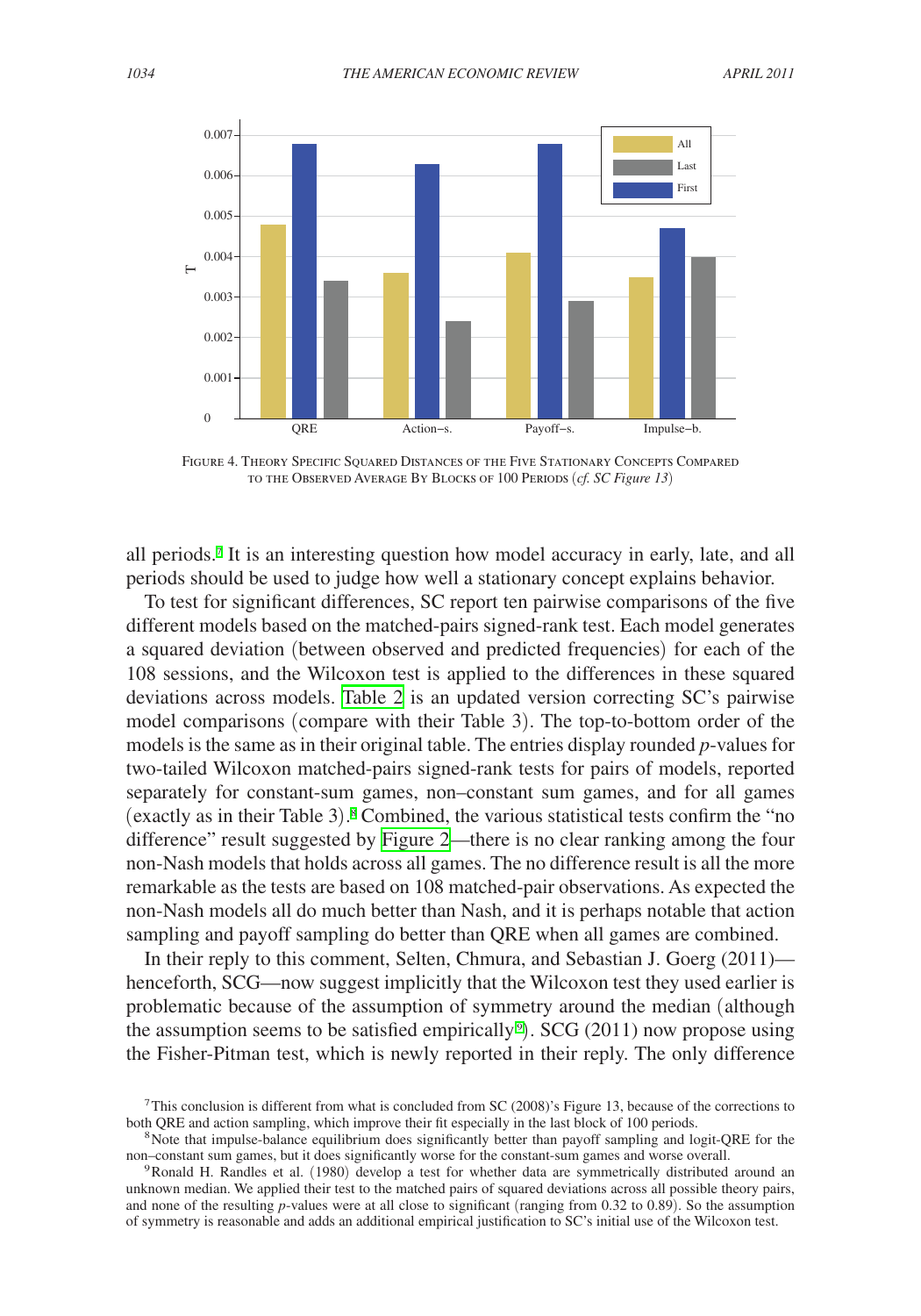<span id="page-6-0"></span>

|                              | Impulse<br>balance<br>equilibrium | Payoff-<br>sampling<br>equilibrium | Action-<br>sampling<br>equilibrium | Ouantal<br>response<br>equilibrium | Nash<br>equilibrium        |
|------------------------------|-----------------------------------|------------------------------------|------------------------------------|------------------------------------|----------------------------|
| Impulse balance equilibrium  |                                   |                                    |                                    |                                    | 0.1 percent<br>0.1 percent |
|                              |                                   | 5 percent                          |                                    | $0.5$ percent                      | $0.1$ percent              |
| Payoff-sampling equilibrium  | n.s.                              |                                    |                                    | 5 percent                          | 0.1 percent                |
|                              | 0.1 percent                       |                                    |                                    | 0.1 percent                        | 0.1 percent                |
|                              |                                   |                                    |                                    | n.s.                               | 0.1 percent                |
| Action-sampling equilibrium  | n.s.                              | n.s.                               |                                    | 2 percent                          | 0.1 percent                |
|                              | 5 percent                         | $n_{\rm s}$ .                      |                                    | 10 percent                         | 0.1 percent                |
|                              | n.s                               | n.s.                               |                                    | 10 percent                         | $0.1$ percent              |
| Quantal response equilibrium | n.s                               |                                    |                                    |                                    | 0.1 percent                |
|                              | 0.1 percent                       |                                    |                                    |                                    | 0.1 percent                |
|                              |                                   |                                    |                                    |                                    | 1 percent                  |

| TABLE 2-p-VALUES IN FAVOR OF ROW CONCEPTS, TWO-TAILED MATCHED-PAIRS                       |
|-------------------------------------------------------------------------------------------|
| WILCOXON SIGNED-RANK TEST, $n = 108$ (rounded to the next higher level among 0.1 percent, |
| 0.2 percent, 0.5 percent, 1 percent, 2 percent, 5 percent, and 10 percent)                |

*Notes:* Above: all 108 experiments are in bold; *middle: 72 constant-sum game experiments*; below: 36 non–constant sum game experiments

in the corrected Wilcoxon  $(W)$  results and the newly reported Fisher-Pitman  $(F-P)$ results across all games is that action-sampling equilibrium is now only weakly more accurate than QRE at  $p < 0.1$  (F-P) rather than at  $p < 0.02$  (W). In subsets of games, there are some minor differences in the *p*-values at which differences are significant ( $p$ -values generally are higher so results are weaker using the  $F-P$  test). QRE is significantly more accurate than impulse balance in the constant-sum game subset (at  $p < 0.001$  using Wilcoxon), but using the F-P test, this result is erased, and impulse balance is also then more accurate than QRE in the non–constant sum game subset (at  $p < 0.01$ ).

To summarize, neither the Wilcoxon test originally applied by SC nor the weaker Fisher-Pitman test differentiate very sharply among the stationary concepts. As noted in the Introduction, an extension to games which *do* differentiate well across concepts is therefore of interest in addressing the central point of the SC paper, which is the comparison of stationary models.

#### **II. Differentiating Stationary Concepts in Other Datasets**

Goeree, Holt, and Palfrey (2003) designed the game in the left panel of [Figure 5](#page-7-0) to illustrate the limitations of QRE in terms of explaining behavior when other factors, such as risk aversion, are likely to play a role. In particular, both players have a "safe" choice that rewards either 160 or 200 and a "risky" choice that rewards either 10 or 370. Goeree, Holt, and Palfrey (2003) prove that in *any* quantal response equilibrium (logit or otherwise), the column player's probability of playing Right is greater than 0.5. Risk aversion, however, will naturally steer players towards the safer option of playing Left.

In the experiment, the aggregate choice frequencies were 65 percent for Left and 47 percent for Up, which contradicts risk-neutral QRE predictions. To compute the impulse balance equilibrium of the game, note that the max-min payoff is 160 for both players. Subtracting 160 from all payoffs and multiplying by 2 if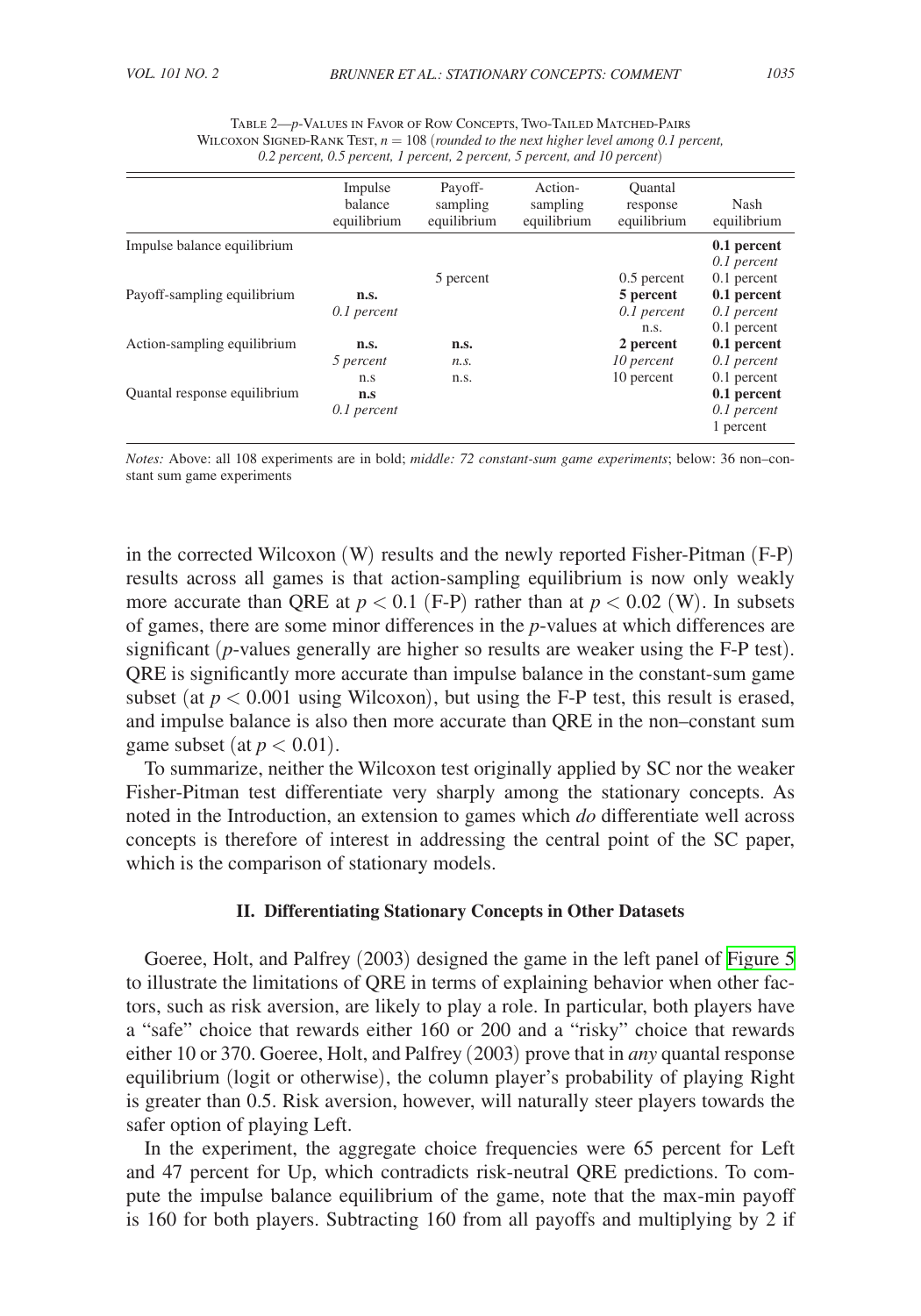<span id="page-7-0"></span>

|      | Left     | Right   |      | Left    | Right       |
|------|----------|---------|------|---------|-------------|
| Up   | 200, 160 | 160, 10 | Up   | 40, 0   | $0, -300$   |
| Down | 370, 200 | 10, 370 | Down | 210, 40 | $-300, 210$ |

Figure 5. A Matching Pennies Game with "Safe" (*200*/*160*) and "Risky" (*370*/*10*) choices (*left*) and the Transformed Game (*right*).

the resulting number is negative yields the transformed game in the right panel of Figure 5. The condition that, for both players, the expected impulses even out yields:  $150 p_D q_R = 85 p_U q_L$  and  $150 p_U q_R = 85 p_D q_L$ , which implies that  $p_U = 1/2$  and  $q_L$  = 30/47  $\approx$  0.64. Impulse balance equilibrium fits almost perfectly!

Keep in mind that in impulse balance equilibrium the response to perceived losses (relative to the max-min reference point) is twice as large as the response to gains. The authors are very clear that this asymmetry is a fixed feature of the theory, although in principle it could be treated as a free parameter (as, e.g., Ockenfels and Selten 2005 did). Indeed, if losses and gains were weighed equally, the relevant conditions would be:  $150 p_D q_R = 170 p_U q_L$ , and  $150 p_U q_R = 170 p_D q_L$ , which implies that  $p_U = 1/2$  and  $q_L = 15/32 \approx 0.47$ . In other words, without the crucial loss aversion feature, the impulse balance equilibrium predictions are on the wrong side of 0.5 just like the risk-neutral QRE predictions reported by Goeree, Holt, and Palfrey (2003). The rightmost bars in [Figure 6](#page-8-0) show the theory-specific mean-squared deviations for impulse balance, with and without loss aversion. The other pairs of bars display the analogous results for Nash and non-Nash models—the latter do better than impulse balance equilibrium once they are also augmented with loss aversion (weighing losses twice as much as gains). 10 Clearly, it is the loss aversion assumption that drives the goodness of fit for this game across all theories. It is true that only impulse balance equilibrium has loss aversion hardwired into it (Reinhard Selten, Klaus Abbink, and Ricarda Cox 2005), but [Figure 6](#page-8-0) shows that adding loss aversion to the other theories (using the fixed value of two for the loss aversion parameter) improves fit dramatically.

#### A. *Asymmetric Matching Pennies Games*

A second test of the stationary concepts is provided by the experiments of McKelvey, Palfrey, and Weber (2000) based on games with an "asymmetric matching pennies" structure (Ochs 1995); see [Figure 7.](#page-10-0) The Row player earns a positive amount if the players match on "Heads" or "Tails" (and then the Column player earns nothing), or the Column player earns a positive amount if the players mismatch (and the Row player earns nothing). McKelvey, Palfrey, and Weber (2000) consider four related games: in game A,  $X = 9$ ; in game D,  $X = 4$ ; game B payoffs are the same as game A's except Column payoffs are multiplied by 4; game C payoffs are the same as game A's except all payoffs are multiplied by 4.

<sup>&</sup>lt;sup>10</sup>The model estimates without loss aversion are:  $n = 1$  for action sampling,  $n = 1$  for payoff sampling, and  $\lambda = 0$  for logit-QRE. The logit-QRE estimate shows that the model cannot by itself explain behavior in the game of Figure 5, which was the main motivation for its design. With loss aversion the estimates are:  $n = 4$  for action sampling,  $n = 4$  for payoff sampling, and  $\lambda = 0.024$  for logit-QRE.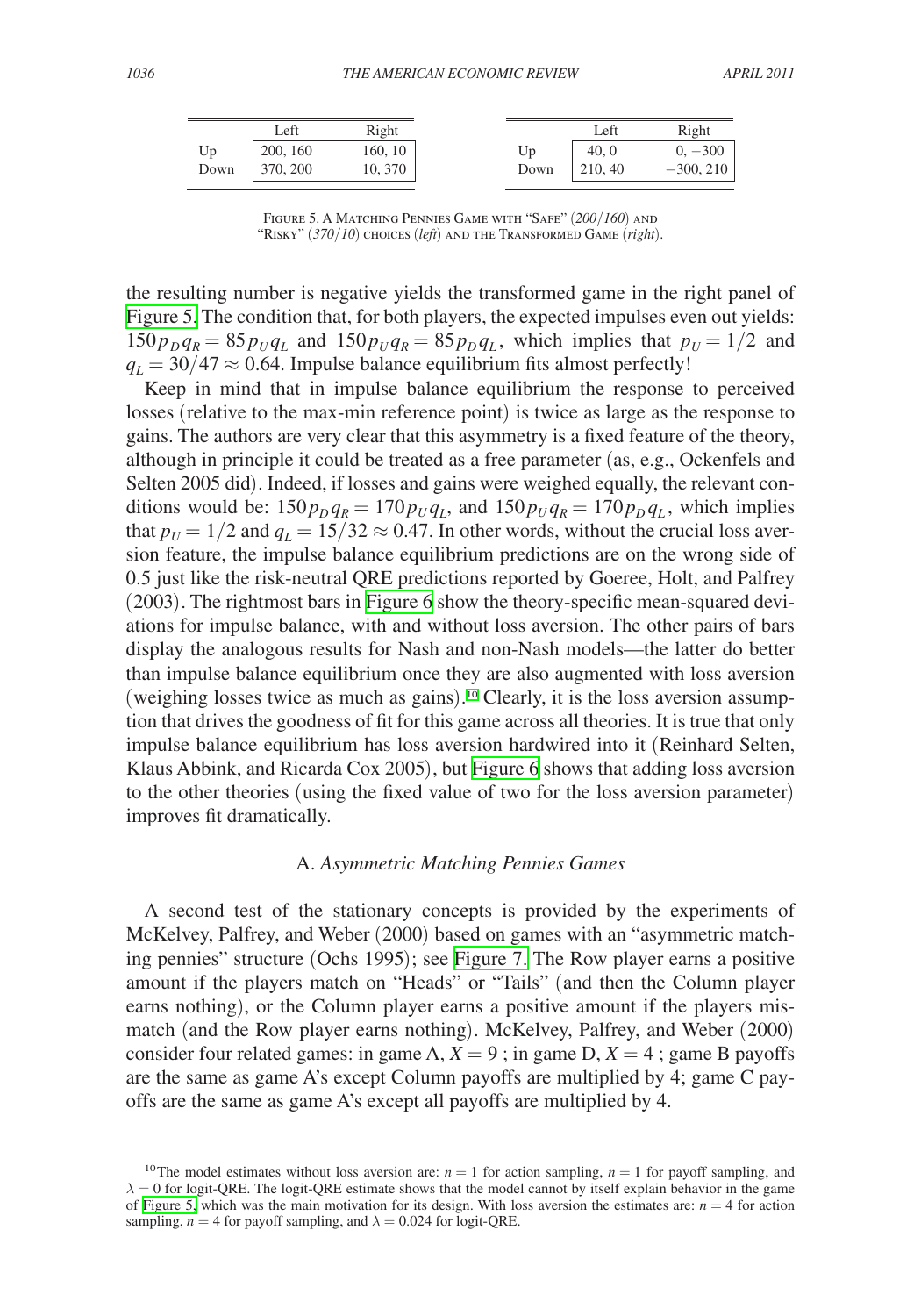<span id="page-8-0"></span>0.04

0.03

0.02

0.01

MSD (theory specic)

MSD (theory specific)

Nash





0 <del>June 2012 19:00 Mash 20 QRE</del> Action-s. Payoff-s. Impulse-b.

To compute the impulse balance equilibria for these games note that the maxmin payoff is 0 for both players (as it is the second-lowest payoff), so the transformed games are equivalent to the original games. In other words, *loss aversion plays no role in these games*, which makes them ideal to further test the different stationary concepts.

A simple calculation shows that for the game in [Figure 7,](#page-10-0) the impulse balance equilibrium predictions for the Row and Column players are<sup>11</sup>

A simple calculation shows that for the game in Figure 7, equilibrium predictions for the Row and Column players are<sup>11</sup>  
(1) 
$$
p_H = \frac{\sqrt{X}}{1 + \sqrt{X}}, q_H = \frac{1}{1 + \sqrt{X}}.
$$

Since multiplicative factors drop out of the impulse balance equilibrium calculations, the predictions for games A, B, and C are identical:  $p_H = 0.75$  for Row and  $q_H$  = 0.25 for Column, while for game D we have  $p_H$  = 0.67 for Row and  $q_H$  = 0.33 for Column.

The aggregate choice frequencies observed in the experiments are shown in [Table](#page-9-0) 3 together with the predictions of the five stationary concepts (estimating any free parameters across all four games, with best-fitting parameters shown at the top of [Table 3](#page-9-0)). 12 The rightmost column reports the number of sessions of each game.13 Using a Wilcoxon signed-rank test to evaluate differences in MSD across McKelvey, Palfrey, and Weber's sessions (number of observations shown in the rightmost column of [Table 3](#page-9-0)) shows that all non-Nash models are significantly more accurate

<sup>&</sup>lt;sup>11</sup>The impulse balance equations are  $X(1 - p)q = p(1 - q)$  for the Row player and  $pq = (1 - p)(1 - q)$  for the Column player.

 $^{12}$ Recall that the games considered by McKelvey, Palfrey, and Weber (2000) are such that loss aversion plays no role, so all models are estimated without loss aversion.

<sup>&</sup>lt;sup>13</sup> In the McKelvey, Palfrey, and Weber (2000) experiments, subjects played 50 periods using one of their game forms and then played another 50 periods using another one of their game forms. In the analysis reported here, we consider only the first 50 periods of play.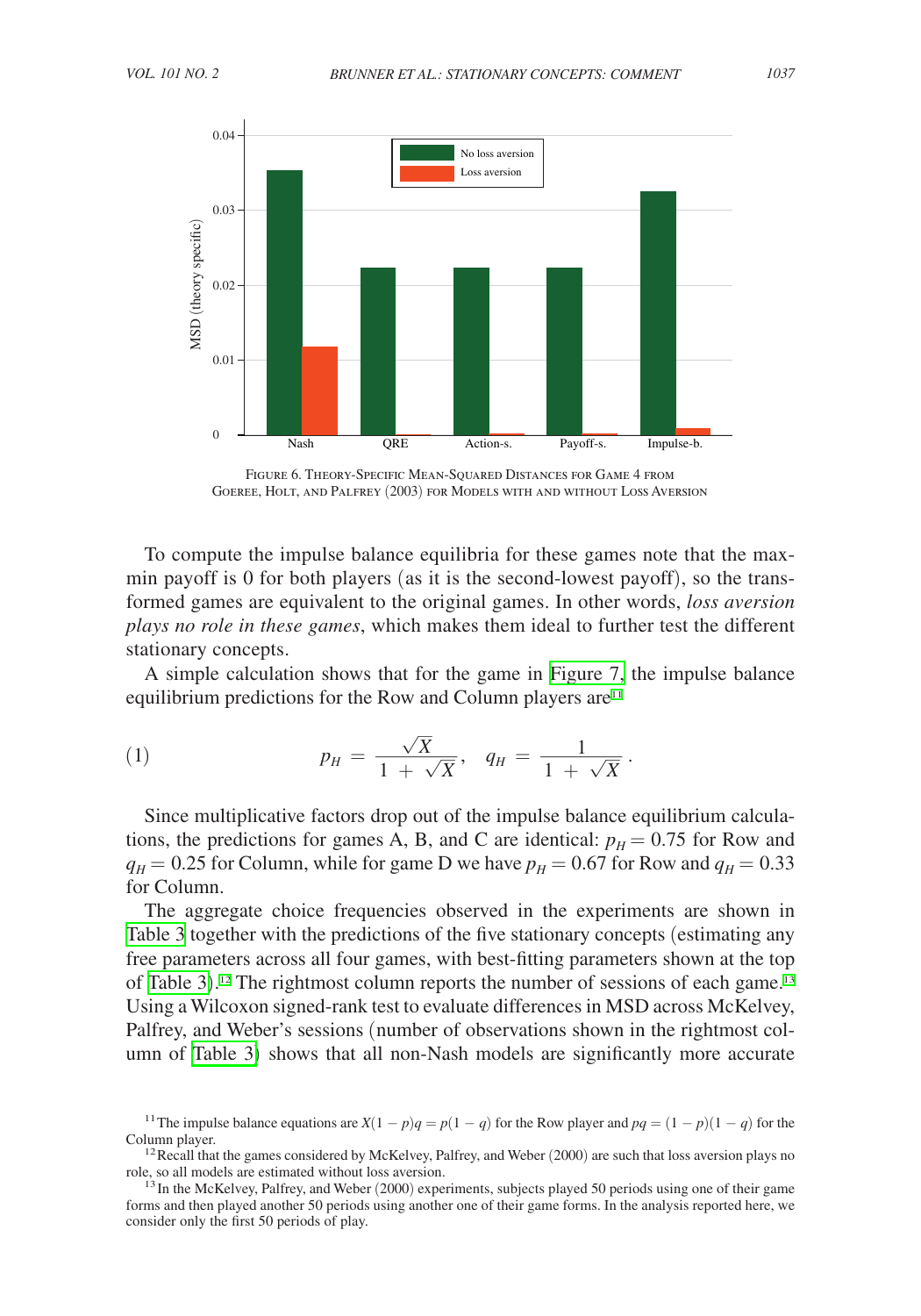<span id="page-9-0"></span>

| Game          |        | Nash           | <b>ORE</b><br>$(\lambda = 3.62)$ | Action-<br>sampling<br>$(n=3)$ | Payoff-<br>sampling<br>$(n=3)$ | Impulse<br>balance | Observed<br>average | Number of<br>observations |
|---------------|--------|----------------|----------------------------------|--------------------------------|--------------------------------|--------------------|---------------------|---------------------------|
| $\mathbf{A}$  | U<br>L | 0.500<br>0.100 | 0.760<br>0.132                   | 0.643<br>0.291                 | 0.625<br>0.276                 | 0.750<br>0.250     | 0.648<br>0.245      | 3                         |
| B             | U<br>L | 0.500<br>0.100 | 0.573<br>0.108                   | 0.643<br>0.291                 | 0.625<br>0.276                 | 0.750<br>0.250     | 0.627<br>0.300      | $\overline{2}$            |
| $\mathcal{C}$ | U<br>L | 0.500<br>0.100 | 0.575<br>0.102                   | 0.643<br>0.291                 | 0.625<br>0.276                 | 0.750<br>0.250     | 0.608<br>0.218      | $\overline{c}$            |
| D             | U<br>L | 0.500<br>0.200 | 0.661<br>0.237                   | 0.643<br>0.291                 | 0.625<br>0.276                 | 0.667<br>0.333     | 0.643<br>0.343      |                           |
| <b>MSD</b>    |        | 0.0441         | 0.0256                           | 0.0057                         | 0.0054                         | 0.0153             |                     |                           |

Table 3—Five Stationary Concepts Together with the Observed Relative Frequencies for each of the Experimental Games in McKelvey, Palfrey, and Weber (2000) where Loss Aversion Plays No Role (*all models are estimated without loss aversion*)

than Nash (at the 1 percent level), the action-sampling and payoff-sampling models are more accurate than QRE and impulse balance equilibrium (at the 2 percent level), and impulse balance equilibrium appears to have a nonnegligible advantage over QRE, but it does not reach conventional levels of significance in this dataset.

## **III. Conclusion**

This comment corrects and reexamines some of the results reported by SC. Correcting for errors in estimating two of the five stationary concepts they consider, QRE and action-sampling equilibrium, it appears that their design does not differentiate among the non-Nash stationary concepts that were considered. They also suggest it is desirable to create games which discriminate among these non-Nash theories, a direction which we pursue by reporting two new analyses. We first tested these concepts further by using data from previous laboratory experiments on a game constructed to show that QRE can predict poorly. Applying all five stationary concepts to those data, with and without loss aversion, shows that the loss aversion that is a fixed feature of impulse balance equilibrium is crucial for its explanatory power in this particular game. This result extends our understanding of which modeling features of various theories are responsible for accurate fit. We also tested the stationary concepts on four variants of matching pennies games. In these games, all theories fit much better than Nash, but action sampling and payoff sampling fit a little better than the other non-Nash theories.

One distinguishing element of impulse balance equilibrium vis-à-vis the other non-Nash models is that it is "parameter free," since the loss-aversion coefficient is calibrated to 2. This can be a desirable feature from a theoretical viewpoint but makes the model less suitable for empirical applications. Ockenfels and Selten (2005), for example, introduce *weighted* impulse balance equilibrium to allow for a general ratio,  $\gamma$ , that measures the importance of upward and downward impulses in first-price auctions. They estimate that  $\gamma = 3$ , i.e., upward impulses that occur when the auction is lost are roughly three times larger than downward impulses that occur when the winner of the auction "left money on the table." As Ockenfels and Selten (2005, p. 166) argue, "...there is no reason to assume that  $\gamma$  cannot change with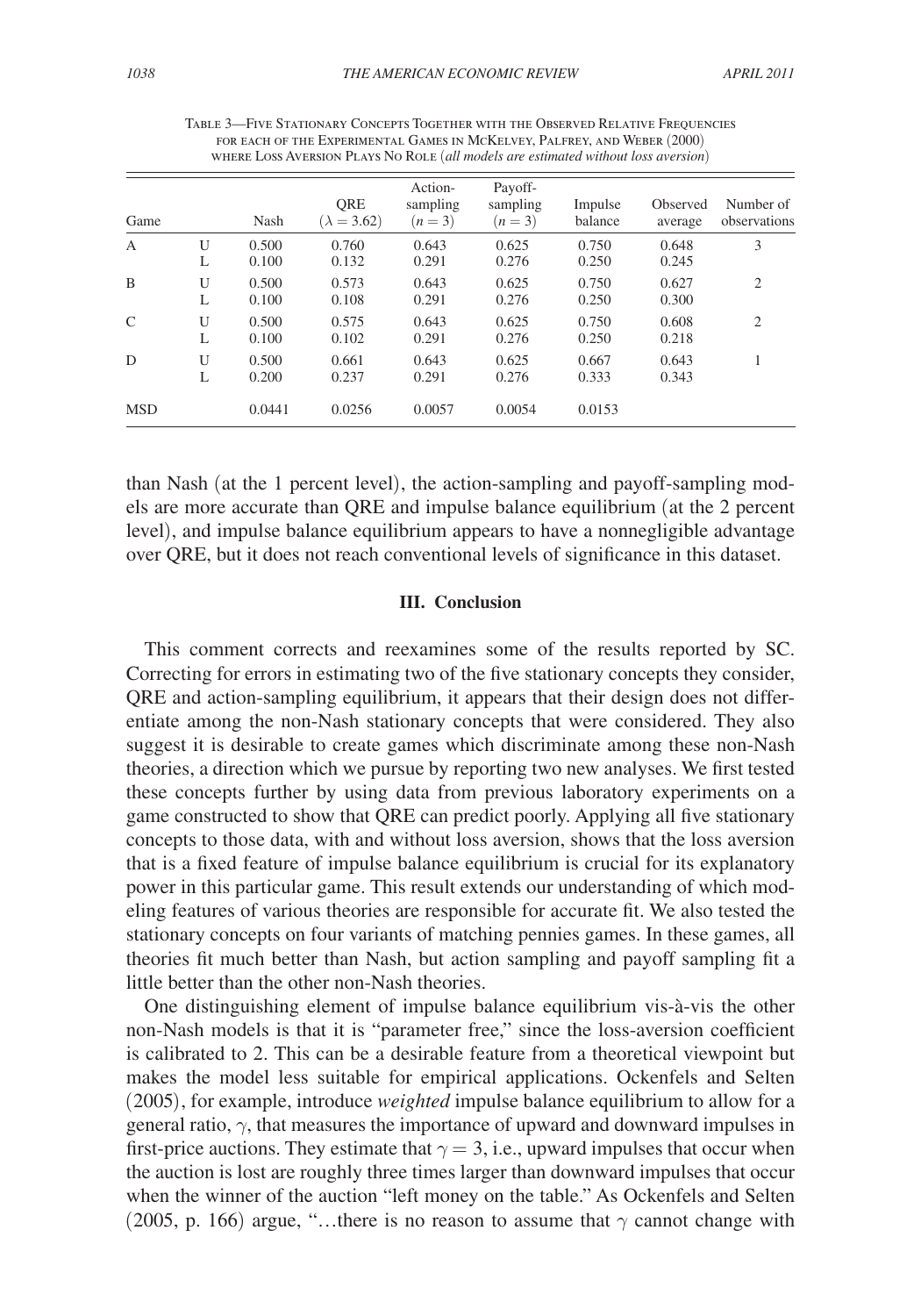|       | Heads | Tails |  |
|-------|-------|-------|--|
| Heads | X, 0  | 0,1   |  |
| Tails | 0, 1  | 1,0   |  |
|       |       |       |  |

Figure 7. An Asymmetric Matching Pennies Game

<span id="page-10-0"></span>experiment design parameters…" Indeed, a survey of studies that estimate loss aversion coefficients from lab or field data shows that  $\gamma$  varies (from 1.5 to 4.5) across games, contexts, and subject pools; see Colin F. Camerer (2009).

Allowing for a one-parameter extension of the basic impulse balance model to improve empirical applicability is closely related to the introduction of the precision parameter in QRE and to sample size parameters in action- and payoff-sampling theories. Comparing these models with Nash equilibrium, and impulse balance with a weight of two, raises interesting questions about the advantages and disadvantages of parametric approaches. Certainly, both parametric and parameter-free approaches should be explored, but our view of parametric models of behavior in games is more optimistic than the view articulated by SCG in their reply to this comment. In SCG (2011, p. 1044) they state that "nonparametric concepts like the IBE [impulse balance equilibrium] have the advantage to serve as the basis of theoretical investigations just like NE [Nash equilibrium]." Of course, parametric models can also be investigated theoretically, and have been, many times. Indeed, many comparative static predictions from a wide range of models in all areas of economics are of this sort; they report how behavior should respond to parameter changes (e.g., how behavior varies with a risk-aversion or time-preference parameter). To be sure, those theoretical results will typically depend on specific parameter values, but they are theoretical results nonetheless. SCG (2011, p. 1043) also assert that "Moreover, it is obviously not possible to transfer parameter estimates for a small number of very similar games to wider classes of games." It is surely too pessimistic to declare such predictions "not possible." Making accurate new predictions is quite possible if parameter variation is not very wide, or if theory can eventually be developed to explain why parameters vary across games. In fact, if parameter variation reflects some fundamental aspect of players' cognition, such as experience, analytical skill, attentiveness, or memory, then parameters *should* vary across games. Then the only question is how reported estimates can be used to create good theory about how parameters vary, turning that variation from an inevitable bug into a valuable feature.

#### **REFERENCES**

- **Camerer**, **Colin F.** 2003. *Behavioral Game Theory: Experiments in Strategic Interaction*. Princeton, NJ: Princeton University Press.
- **Camerer**, **Colin F.** 2009. "The Promise of Lab-Field Generalizability in Experimental Economics." Unpublished.
- **Goeree**, **Jacob K.**, **and Charles A. Holt.** 2002. "Learning in Economics Experiments." In *Encyclopedia of Cognitive Science*. Vol. 2, ed. Lynn Nadel, 1060–69. London: Nature Publishing Group, McMillan.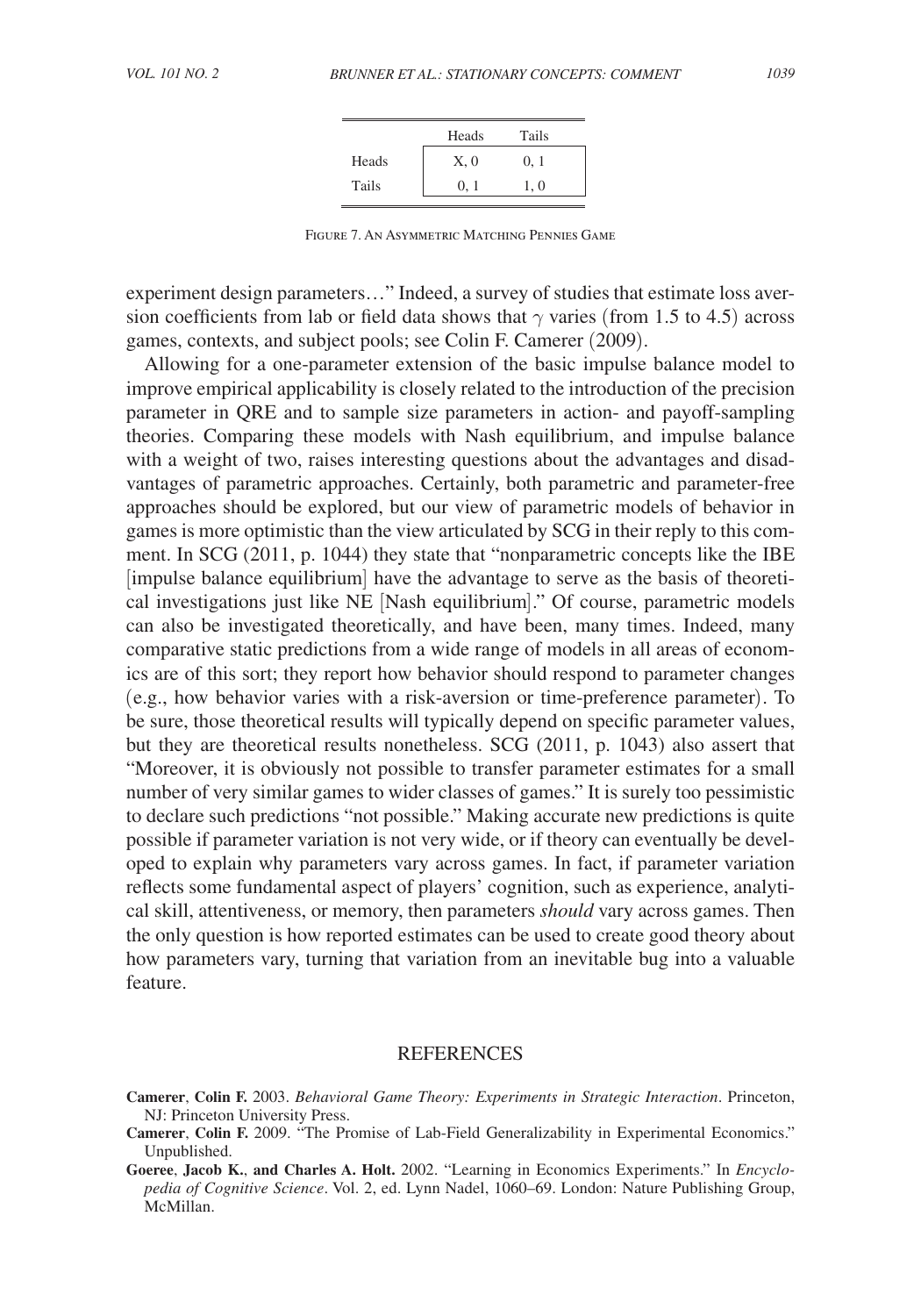- **Goeree**, **Jacob K.**, **Charles A. Holt**, **and Thomas R. Palfrey.** 2003. "Risk Averse Behavior in Generalized Matching Pennies Games." *Games and Economic Behavior*, 45(1): 97–113.
- **McKelvey**, **Richard D.**, **Thomas R. Palfrey**, **and Roberto A. Weber.** 2000. "The Effects of Payoff Magnitude and Heterogeneity on Behavior in  $2 \times 2$  Games with Unique Mixed Strategy Equilibria." *Journal of Economic Behavior and Organization*, 42(4): 523–48.
- **Ochs**, **Jack.** 1995. "Games with Unique, Mixed Strategy Equilibria: An Experimental Study." *Games and Economic Behavior*, 10(1): 202–17.
- **Ockenfels**, **Axel**, **and Reinhard Selten.** 2005. "Impulse Balance Equilibrium and Feedback in First Price Auctions." *Games and Economic Behavior*, 51(1): 155–70.
- **Randles**, **Ronald H.**, **Michael A. Fligner**, **George E. Policello**, **and Douglas A. Wolfe.** 1980. "An Asymptotically Distribution-Free Test for Symmetry Versus Asymmetry." *Journal of the American Statistical Association*, 75(369): 168–72.
- **Selten**, **Reinhard**, **Klaus Abbink**, **and Ricarda Cox.** 2005. "Learning Direction Theory and the Winner's Curse." *Experimental Economics*, 8(1): 5–20.
- **Selten**, **Reinhard**, **and Thorsten Chmura.** 2008. "Stationary Concepts for Experimental 2 × 2-Games." *American Economic Review*, 98(3): 938–66.
- **Selten**, **Reinhard**, **Thorsten Chmura**, **and Sebastian J. Goerg.** 2011. "Stationary Concepts for Experimental 2 × 2-Games: Reply." *American Economic Review*, 101(2): 1041–44.